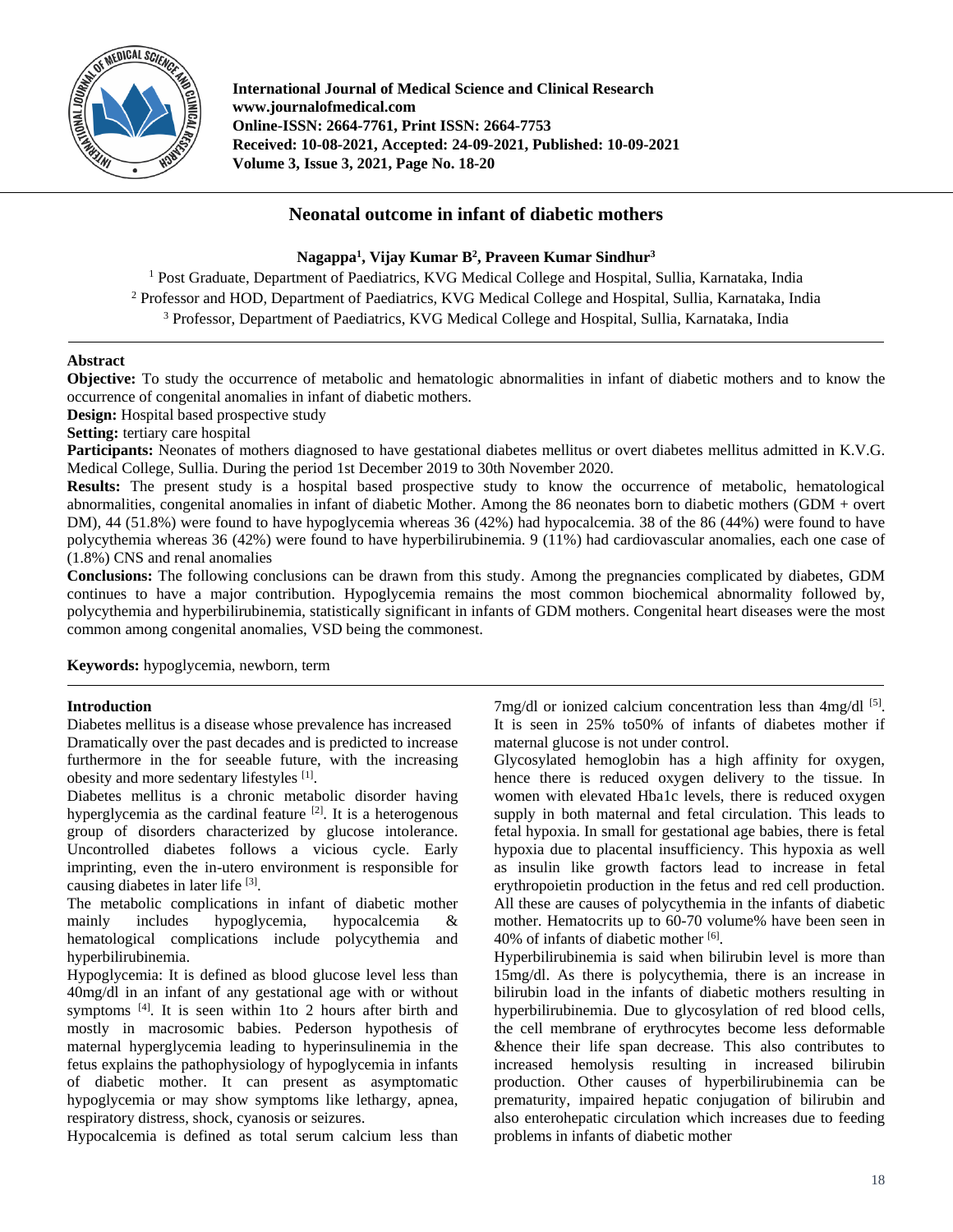### **Materials and Methods**

Source of the data: Neonates of mothers diagnosed to have gestational diabetes mellitus or overt diabetes mellitus admitted at KVG medical college and Hospital.

### **Inclusion criteria**

Singleton neonates of diabetic mothers.

## **Exclusion criteria**

- Neonates of diabetic mothers with medical complications such as heart disease and renal disease.
- Neonates of diabetic mothers with pregnancy induced hypertension and eclampsia.
- Twin neonates of diabetic mothers with other co– morbidities like heart disease, tuberculosis, epilepsy, liver disease, chronic lung disease and renal disease.

#### **Results**

The present study is a hospital based prospective study to know the occurrence of metabolic, hematological abnormalities, congenital anomalies in infant of diabetic Mother. Among the 86 neonates born to diabetic mothers (GDM+overt DM), 44 (51.8%) were found to have hypoglycemia whereas 36 (42%) had hypocalcemia. 38 of the 86 (44%) were found to have polycythemia whereas 36 (42%) were found to have hyperbilirubinemia. 9 (11%) had cardiovascular anomalies, each one case of (1.8%) CNS and renal anomalies.



**Fig 1**



**Distribution of metabolic abnormalities in infants of diabetic mothers**.





#### **Discussion**

India is a developing nation with the largest number of diabetic patients in the world. The WHO has projected that prevalence is increasing in epidemic especially in developing nations.

Cloherty *et al* in Newborn care manual has given that GDM complicates 6-8% of all pregnancies [8].

Hypoglycemia as a complication in the immediate newborn period was observed in 51% of babies, among which 68% were asymptomatic and 32% were symptomatic. The incidence of hypoglycemia was less when compared to other studies. This may be due to most of our patients were educated antenatal mothers with better control of their diabetic status during their 3rd trimester.

Statistically 42% of babies developed hyperbilirubinemia as a complication during the first week of life. This was comparable to the results of Yashowanth Rao *et al* study at their 45% hyperbilirubinemia and Uchendu O. Uchendu *et al* study of 40.7% hyperbilirubinemia<sup>[9]</sup>.

Congenital heart disease was the most common congenital anomaly noted in the study, among which VSD and ASD were the most common. The incidence of heart disease was less when compared with other studies, maybe due to only symptomatic babies, infants who presented with the murmur and abnormal four limb saturation by pulse oximetry were subjected to echocardiogram in our study  $[10]$ .

### **Conclusions**

The following conclusions can be drawn from this study.Among the pregnancies complicated by diabetes, GDM continues to have a major contribution. Hypoglycemia remains the most common biochemical abnormality followed by, polycythemia and hyperbilirubinemia, statistically significant in infants of GDM mothers. Congenital heart diseases were the most common among congenital anomalies, VSD being the commonest.

#### **References**

- 1. Global report on diabetes, World Health Organisation, Geneva, 2016.
- 2. International Diabetes Federation Diabetes Atlas Seventh Edition, 2015. http://www.who.int/entyity/dg/speeches/ 2016/obesity-diabetes-disaster/en/-48k